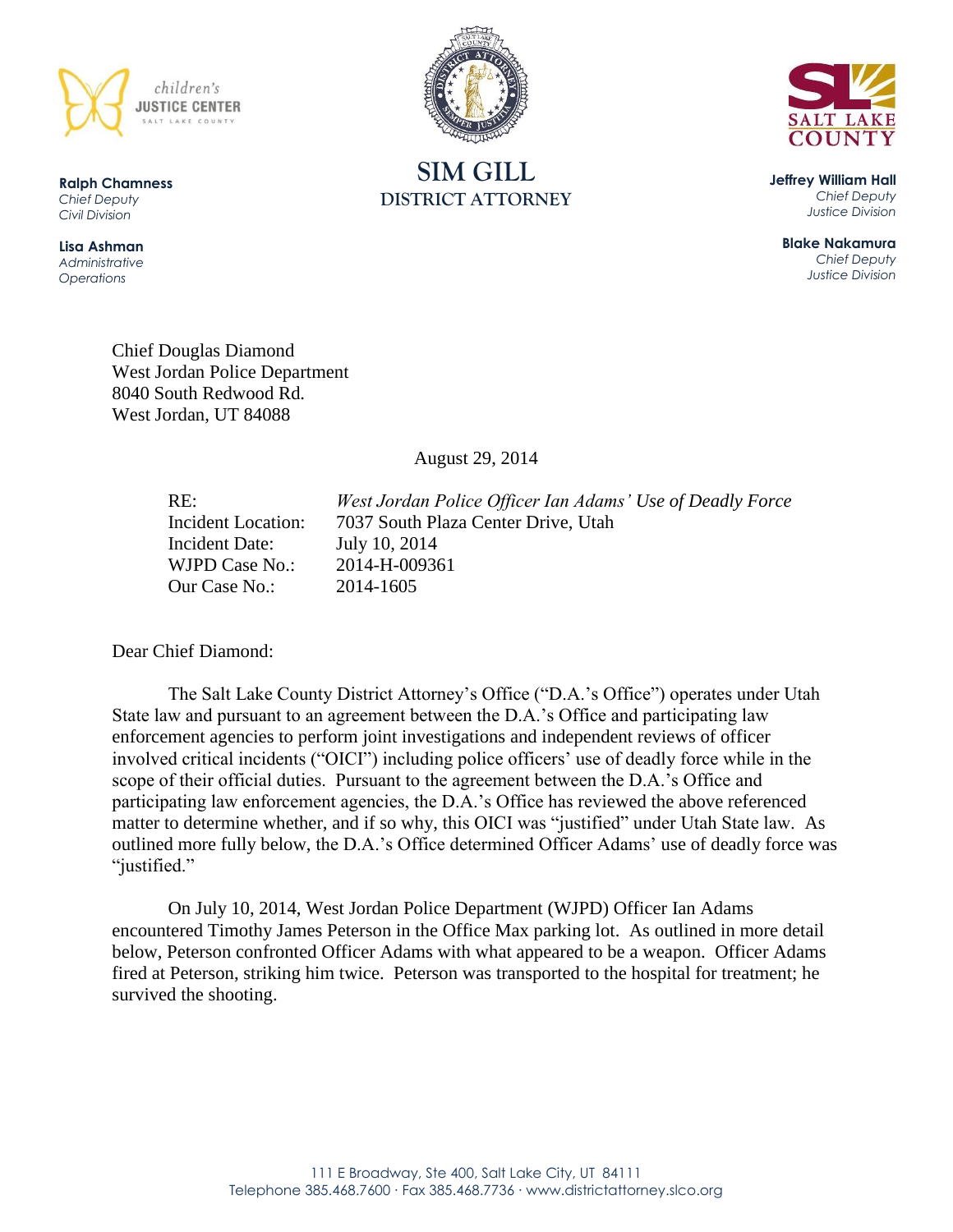# **UTAH STATE LAW**

As part of the review and "justification" determination, the D.A.'s Office relied in part upon the following statutory provisions for the legal analysis:

# **76-2-401. Justification as defense -- When allowed**.

(1) Conduct which is justified is a defense to prosecution for any offense based on the conduct. The defense of justification may be claimed:

(a) when the actor's conduct is in defense of persons or property under the circumstances described in Sections 76-2-402 through 76-2-406 of this part;

(b) when the actor's conduct is reasonable and in fulfillment of his duties as a governmental officer or employee;

…

### **76-2-404. Peace officer's use of deadly force.**

(1) A peace officer, or any person acting by his command in his aid and assistance, is justified in using deadly force when:

(a) the officer is acting in obedience to and in accordance with the judgment of a competent court in executing a penalty of death under Subsection 77-18-5.5(3) or (4);

(b) effecting an arrest or preventing an escape from custody following an arrest, where the officer reasonably believes that deadly force is necessary to prevent the arrest from being defeated by escape; and

(i) the officer has probable cause to believe that the suspect has committed a felony offense involving the infliction or threatened infliction of death or serious bodily injury; or

(ii) the officer has probable cause to believe the suspect poses a threat of death or serious bodily injury to the officer or to others if apprehension is delayed; or

(c) the officer reasonably believes that the use of deadly force is necessary to prevent death or serious bodily injury to the officer or another person.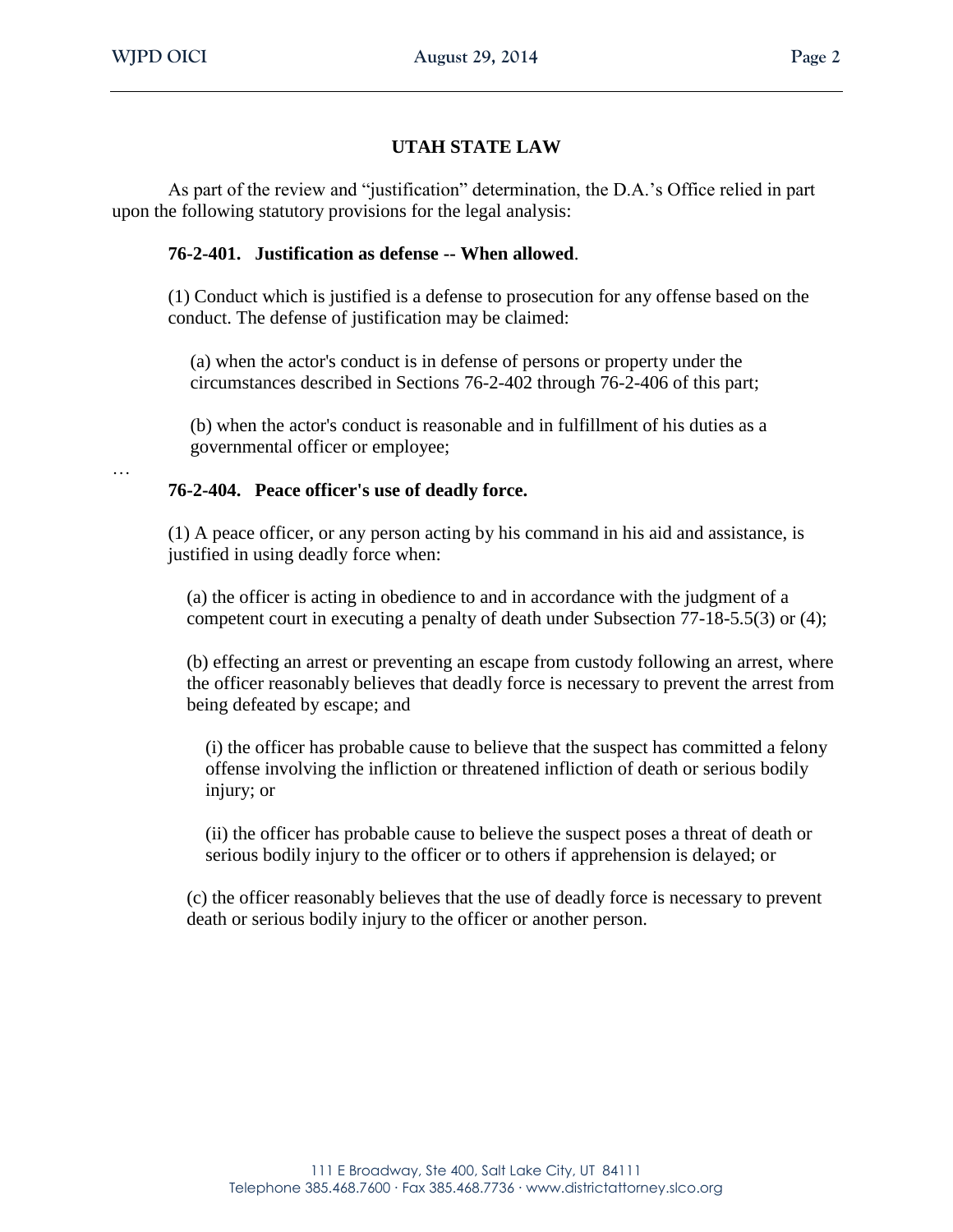# **FACTS**

### 1. *Peterson Violates a Protective Order; Threats to Police*

On February 20, 2014, Stacie Peterson, Timothy James Peterson's ex-wife, obtained a protective order against him. The protective order made it unlawful for Peterson to contact Stacie directly or indirectly.

On July 6, 2014, Stacie received telephone and text messages from Peterson. He said that he was going to stop by her house and give her a hug. Shortly after midnight on July 7, 2014, Stacie heard her door bell ringing. She looked out her front window and saw Peterson standing at her front door. She called WJPD. Peterson left before police arrived, but WJPD took a report. The DA's Office later reviewed and filed criminal charges against Peterson for the protective order violation and a warrant for his arrest issued.

On July 7, 2014, an anonymous caller called WJPD and said that she saw Peterson's Facebook profile on which he posted that he was upset with Stacie for calling the police. On his Facebook page, Peterson made several threats to shoot police officers if they come after him. The anonymous caller said that Peterson posted that he was then in the Jordan Landing area and that he had a pistol. The caller sent WJPD four pages of Peterson's Facebook statements from his profile. Among Peterson's Facebook postings were his threats to "shoot the cops if they come<sup>1</sup>."

WJPD filled out a report and attached Facebook information to the protective order violation report from July 6<sup>th</sup>. WJPD also prepared an officer safety bulletin with Peterson's photo and physical description, the criminal charges and warrants against him, and the information about Peterson threatening to shoot police officers and possible suicide ideation.

At the start of their graveyard shifts on July 8, 2014, WJPD Officer Ian Adams reviewed the officer safety bulletin about Peterson. During the briefing at the beginning of the shift, officers discussed Peterson's threats to shoot and kill officers and/or attempt a "suicide by cop." Officers also reviewed the outstanding arrest warrants for Peterson.

#### 2. *Dustin Tippie's Statement*

 $\overline{a}$ 

Dustin Tippie was interviewed by the OICI investigation team and recounted the following information. Tippie said he was friends with Peterson and with him on July 10, 2014. Tippie said they went to the West Jordan Walmart in Jordan Landing. Tippie said Peterson was carrying a large knife in his pants. Tippie said that Peterson took the knife out prior to going into Wal-Mart, hid it, and then put back into pants after coming out of store.

<sup>1</sup> Peterson also wrote on his Facebook page: "don't matter when I get shot by the cops it dobt [*sic*] matter…" "…her heart will change. i'll be dead and gone before then but it will..." "I'm not threatening any certain person this goes for anyone I find out something fucked up I'll kill you and your whole fucking family I aint goin home to mine so neither will you. This aint no cry for help I'm just not going back to jail…"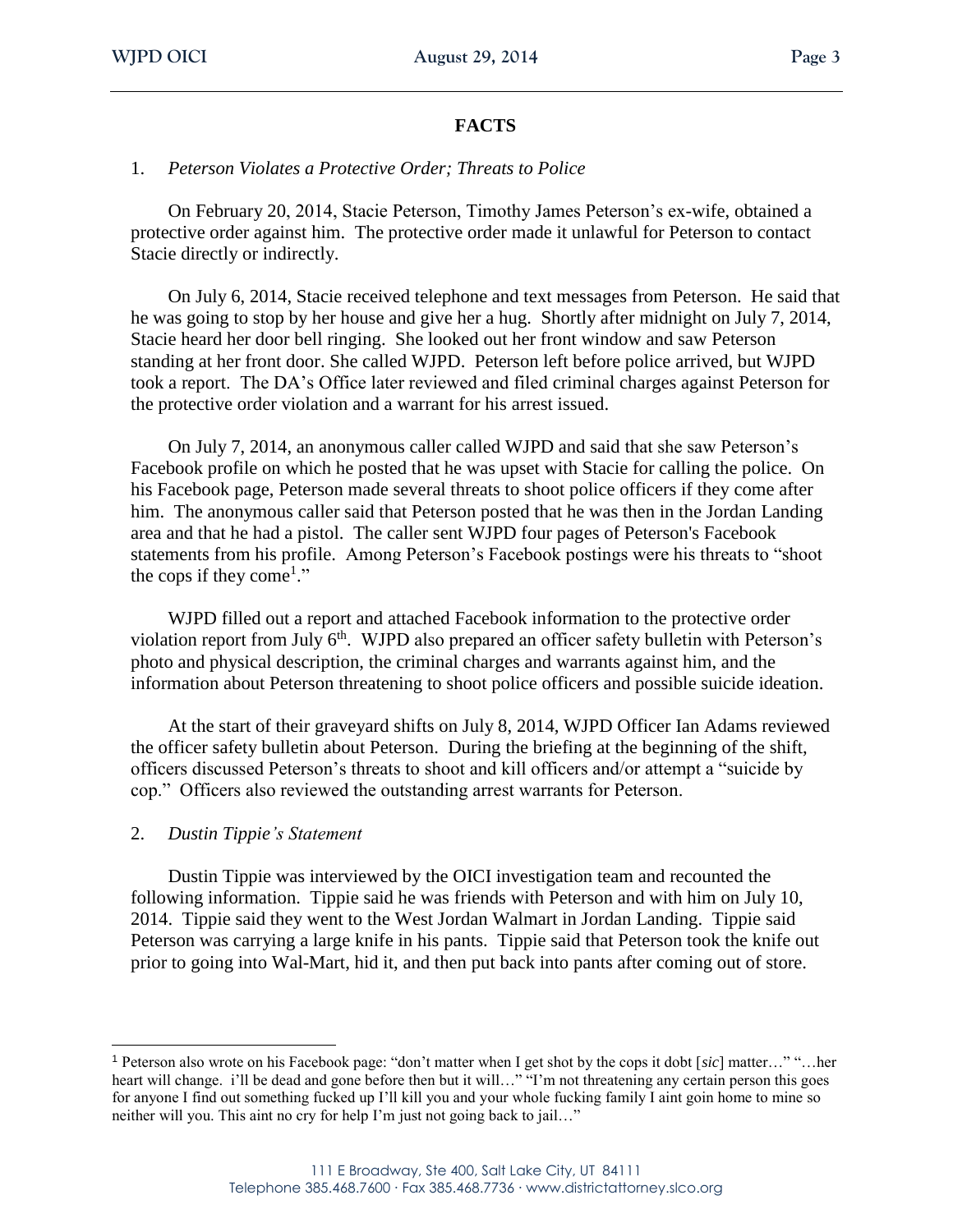Tippie said that Peterson was carrying a metal object that Tippie said Peterson had made previously. Tippie said that Peterson had a piece of flat metal that he had bent one end over at a ninety degree angle to the length of the metal (see *Fig.1*). As Peterson fashioned it, the flat metal bar had a "handle" and longer segment perpendicular to the handle, and resembled the shape of a handgun. According to Tippie, Peterson attached a red laser to the "barrel" segment of the metal bar (see *Fig. 2*). Walmart surveillance video of Peterson prior to the OICI appears to show this metal object partially sticking out of Peterson's pants pocket.

Tippie told investigators that Peterson had made several statements to him over the past few weeks that he was going to do a "suicide by cop." Peterson told Tippie that if he was approached by police, Peterson would pretend to pull out a gun so they would have to shoot him. Tippie told investigators that Peterson had told him about Facebook comments about shooting cops and suicide.

# 3. *Officer Ian Adams' Statement*

WJPD Officer Ian Adams was interviewed by OICI investigation team members. Officer Adams said he was on duty on July 10, 2014. Officer Adams said that prior to his shift, he had reviewed the officer safety bulletin that described Peterson's threats to shoot and kill officers and/or commit a "suicide by cop." Officer Adams also reviewed the outstanding arrest warrants for Peterson.

Officer Adams said that on July 10, 2014, he was patrolling the parking lot and surrounding areas of the Office Max store in Jordan Landing<sup>2</sup>. Officer Adams said that he saw two males walking in the area. Officer Adams said that he thought one of the males looked like Peterson. Officer Adams said he drove his marked police vehicle over to the males and asked one of the males (who turned out in fact to be Peterson) what his name was. Officer Adams said Peterson claimed his name was "Mike." Officer Adams said that Peterson was making furtive movements with his right hand that concerned Officer Adams and raised his suspicion.

Officer Adams said that he got out of his police car and gave commands to Peterson. Officer Adams said Peterson started to run and Officer Adams ordered Peterson to stop. Officer Adams chased Peterson. Officer Adams said that Peterson dropped a grocery bag he was carrying and then threw something away to his left that appeared to Officer Adams to be a weapon.

Officer Adams said that Peterson slowed, stopped, turned towards him and raised his hand towards Officer Adams. Officer Adams said that when Peterson turned, he made eye contact with Officer Adams and Peterson began to draw what Officer Adams described as a handgun. Officer Adams said he screamed "gun!" Officer Adams said that as Peterson drew his weapon he saw it flash silver, red then silver and red again. Officer Adams said at this point he knew his life was in danger and Peterson was going to either kill him or try to kill him. Officer Adams said when he saw Peterson raise his hand with the metal object in it, he

 <sup>2</sup> Officer Adams said he routinely patrols the parking lot at night looking for suspicious activity including drug activity.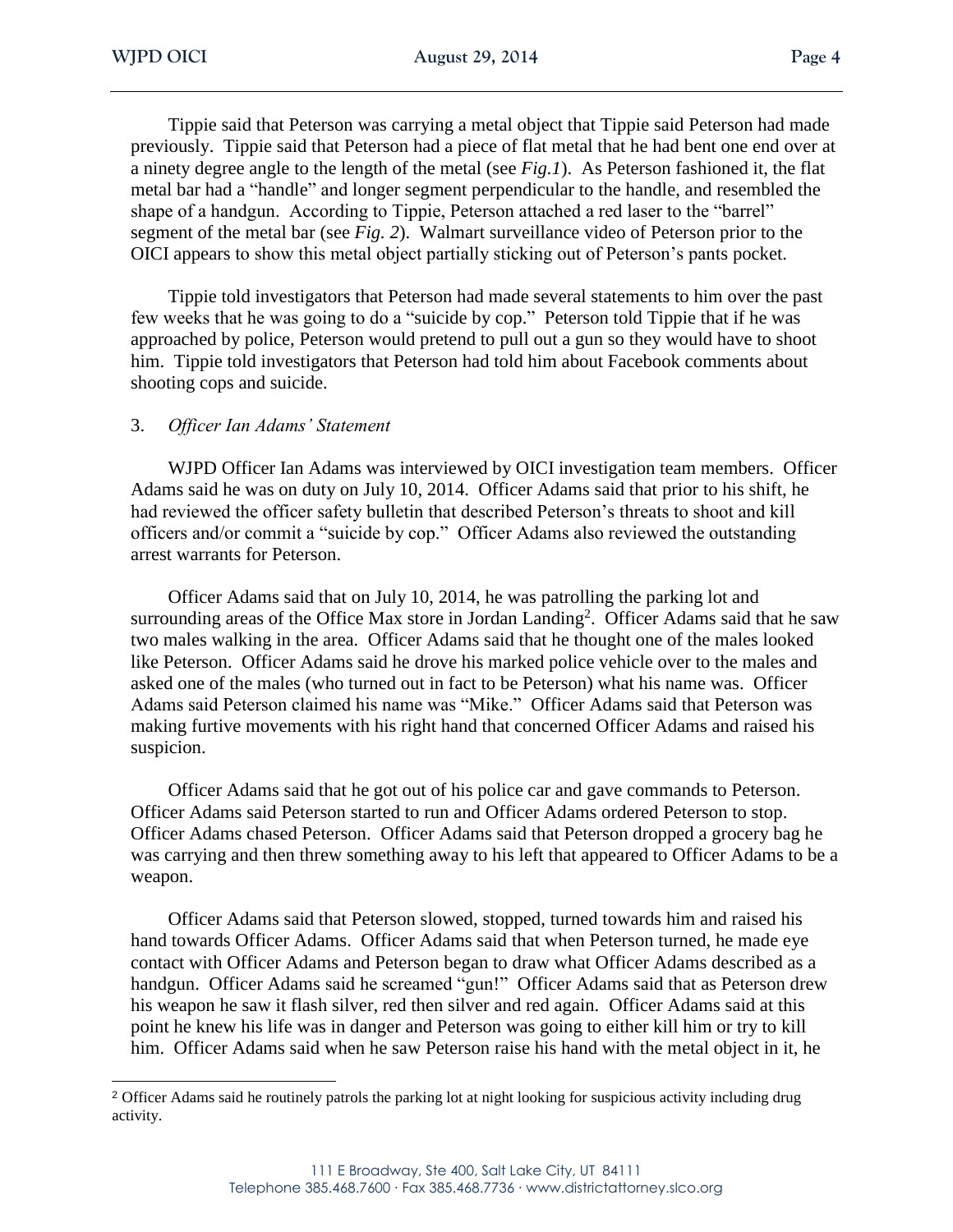pointed his firearm at Peterson and fired at Peterson. Adams stated he fired his weapon to prevent Peterson from killing him or trying to kill him. Officer Adams said he fired his weapon until Peterson went to the ground and he believed that Peterson was dead.

Officer Adams called for help on his police radio and kept Peterson at gunpoint until other officers arrived to render medical aid to Peterson and take Peterson and Tippie into custody. Officer Adams said that after the shooting, Peterson said to Officer Adams that his name was Tim Peterson and that he was sorry.

### 4. *Peterson's Statements*

Peterson was interviewed by the OICI investigation team. Peterson said that on July 10, 2014, he encountered a police officer near the area of the Office Max in Jordan Landing. Peterson said that the officer asked him if his name was "Tim." Peterson said he told the officer: "No, it's none of your business." Peterson said the officer said "you look like Tim," and the officer got out of his vehicle. Peterson said he heard the officer tell him to stop. Peterson said he heard the officer yell "he's got a gun!" Peterson said he heard gunshots.

Peterson said he didn't have a gun on July 10, 2014. Peterson said he did have a piece of metal to which he had attached a laser, but he denied folding the metal over to form a handle. Peterson claimed that the metal bar was straight, and speculated that it bent when he fell on it after he was shot<sup>3</sup>.

### 5. *Evidence from the Scene*

Among the items of physical evidence recovered from the OICI scene was a large knife and red sheath which Peterson apparently threw away or dropped during the foot pursuit. WJPD Officer Gray also recovered a smaller knife, a pair of scissors and a folded length of metal from Peterson's front pants pocket. The folded metal had duct tape on the longer portion (see *Fig. 1*) where Peterson had ducted taped a black laser to the metal bar.

<sup>3</sup> Whether the metal bar in question was straight or bent when Officer Adams fired has no bearing on our review and conclusions related to this OICI; however, it seems highly unlikely that the metal bar would bend as it did by Peterson falling on it in the moment.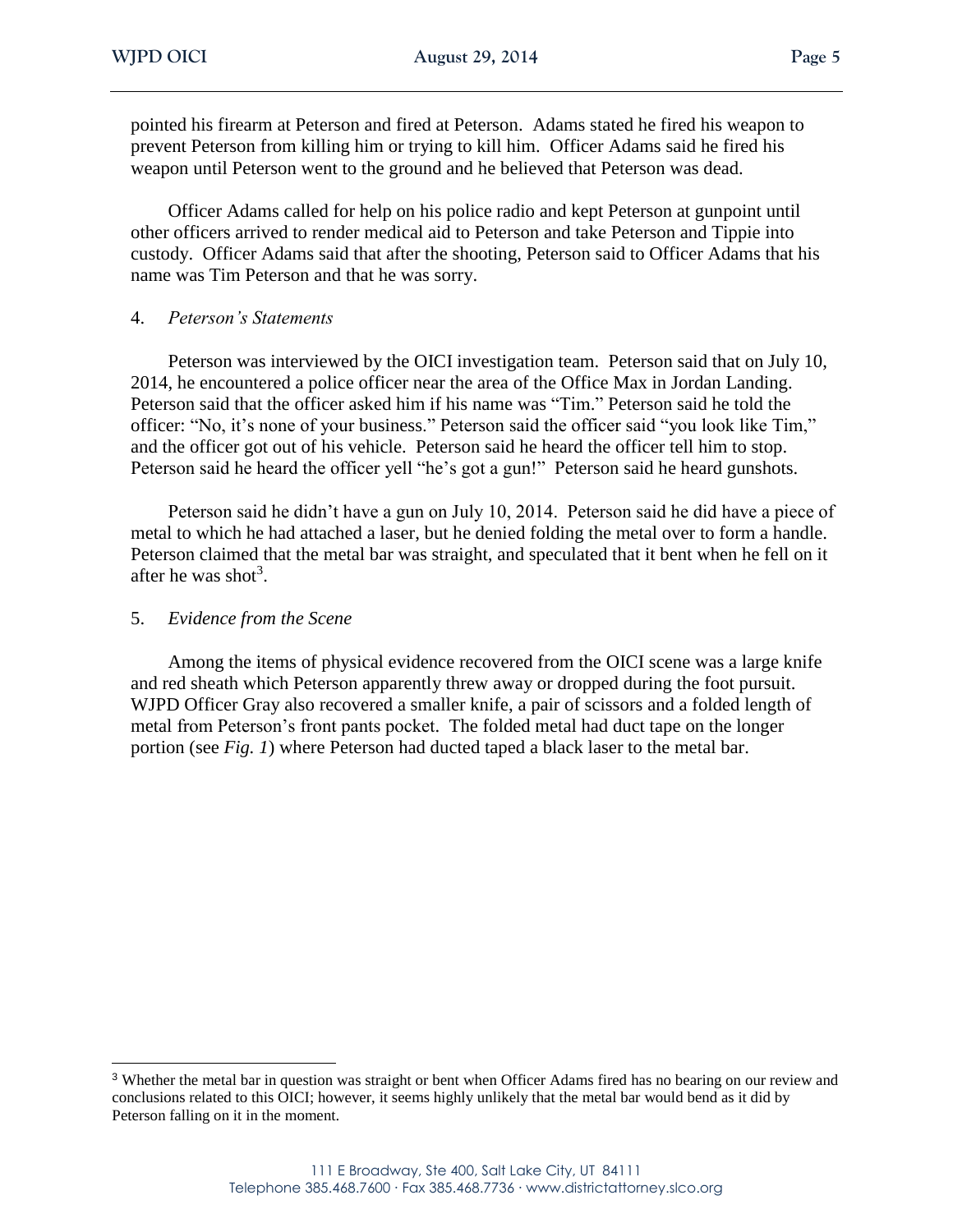

*Fig. 1 The metal bar recovered from the scene.*



*Fig. 2 The laser recovered from the scene.*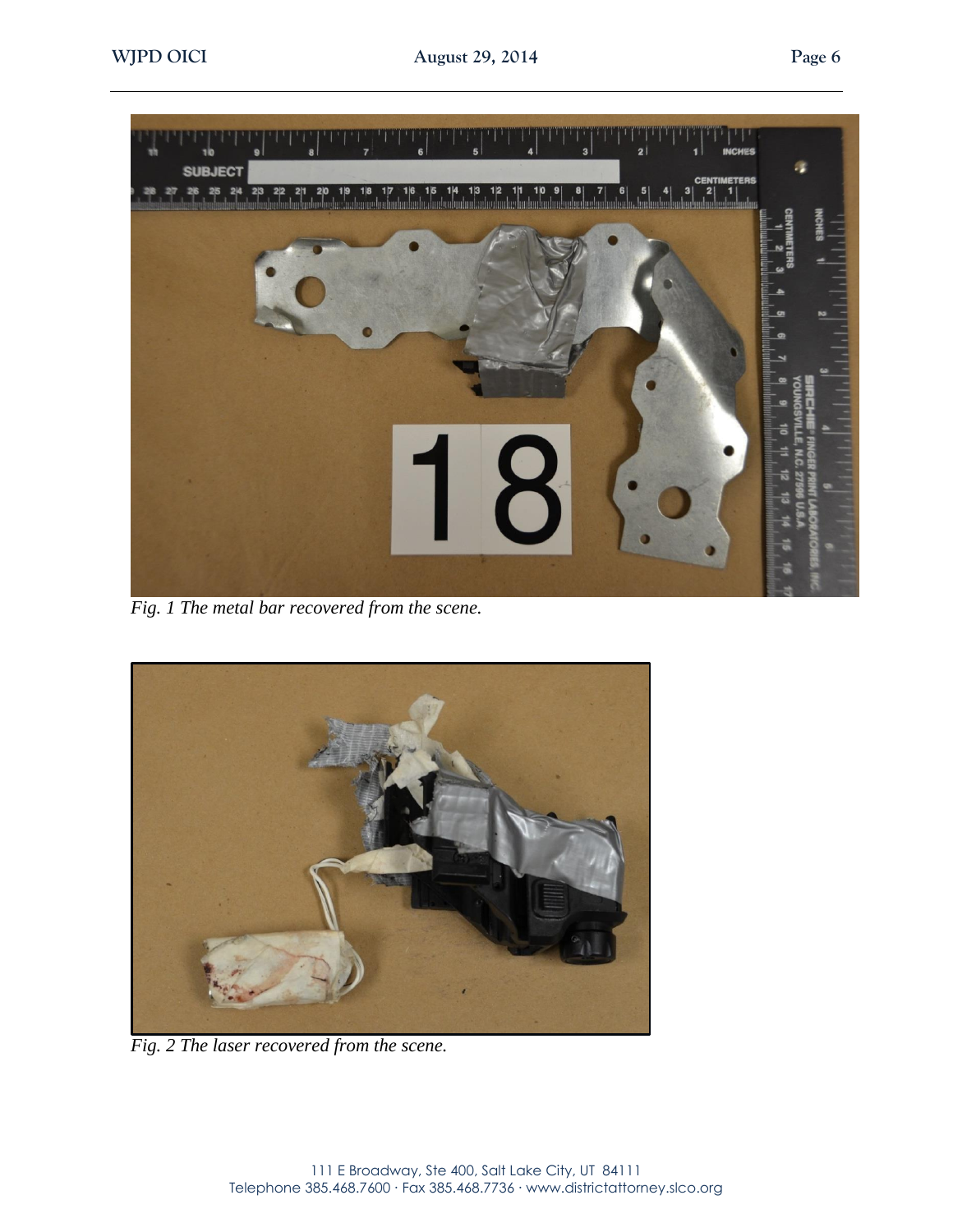# **DISCUSSION**

#### *1. Use of Deadly Force: Utah State Law*

Individuals (including but not limited to peace officers) are justified in using deadly force to defend themselves or effect an arrest under circumstances outlined by law. Utah Code Ann. 76-2-402 states that a "person is justified in threatening or using force against another when and to the extent that the person reasonably believes that force or a threat of force is necessary to defend the person or a third person against another person's imminent use of unlawful force." *Id.* This section also states: "A person is justified in using force intended or likely to cause death or serious bodily injury only if the person reasonably believes that force is necessary to prevent death or serious bodily injury to the person or a third person as a result of another person's imminent use of unlawful force, or to prevent the commission of a forcible felony<sup>4</sup>." *Id*.

In addition to the justifications set forth above regarding the use of deadly force, peace officers are justified in using deadly force when:

> "effecting an arrest or preventing an escape from custody following an arrest, where the officer reasonably believes that deadly force is necessary to prevent the arrest from being defeated by escape; and the officer has probable cause to believe that the suspect has committed a felony offense involving the infliction or threatened infliction of death or serious bodily injury; or the officer has probable cause to believe the suspect poses a threat of death or serious bodily injury to the officer or to others if apprehension is delayed; or the officer reasonably believes that the use of deadly force is necessary to prevent death or serious bodily injury to the officer or another person." U.C.A. 76-2-404.

In essence, the analysis for the use of deadly force to prevent death or serious bodily injury (whether to individuals or peace officers) turns on similar elements: *individuals*: "A person is justified in using force intended or likely to cause death or serious bodily injury only if the person reasonably believes that force is necessary to prevent death or serious bodily injury to the person or a third person as a result of another person's imminent use of unlawful force" U.C.A. 76-2- 402(1)(a),(b); *peace officers*: "the officer reasonably believes that the use of deadly force is necessary to prevent death or serious bodily injury to the officer or another person," or to effect an arrest under circumstances set forth in law. See, U.C.A. 76-2-404. The justification for the use of deadly force by a peace officer requires that the officer "reasonably believe" that the use of deadly force is "necessary to prevent" the threat of "death or serious bodily injury."

<sup>4</sup> Utah Code 76-2-402(4)(a): "For purposes of this section, a forcible felony includes aggravated assault, mayhem, aggravated murder, murder, manslaughter, kidnapping, and aggravated kidnapping, rape, forcible sodomy, rape of a child, object rape, object rape of a child, sexual abuse of a child, aggravated sexual abuse of a child, and aggravated sexual assault as defined in Title 76, Chapter 5, Offenses Against the Person, and arson, robbery, and burglary as defined in Title 76, Chapter 6, Offenses Against Property."